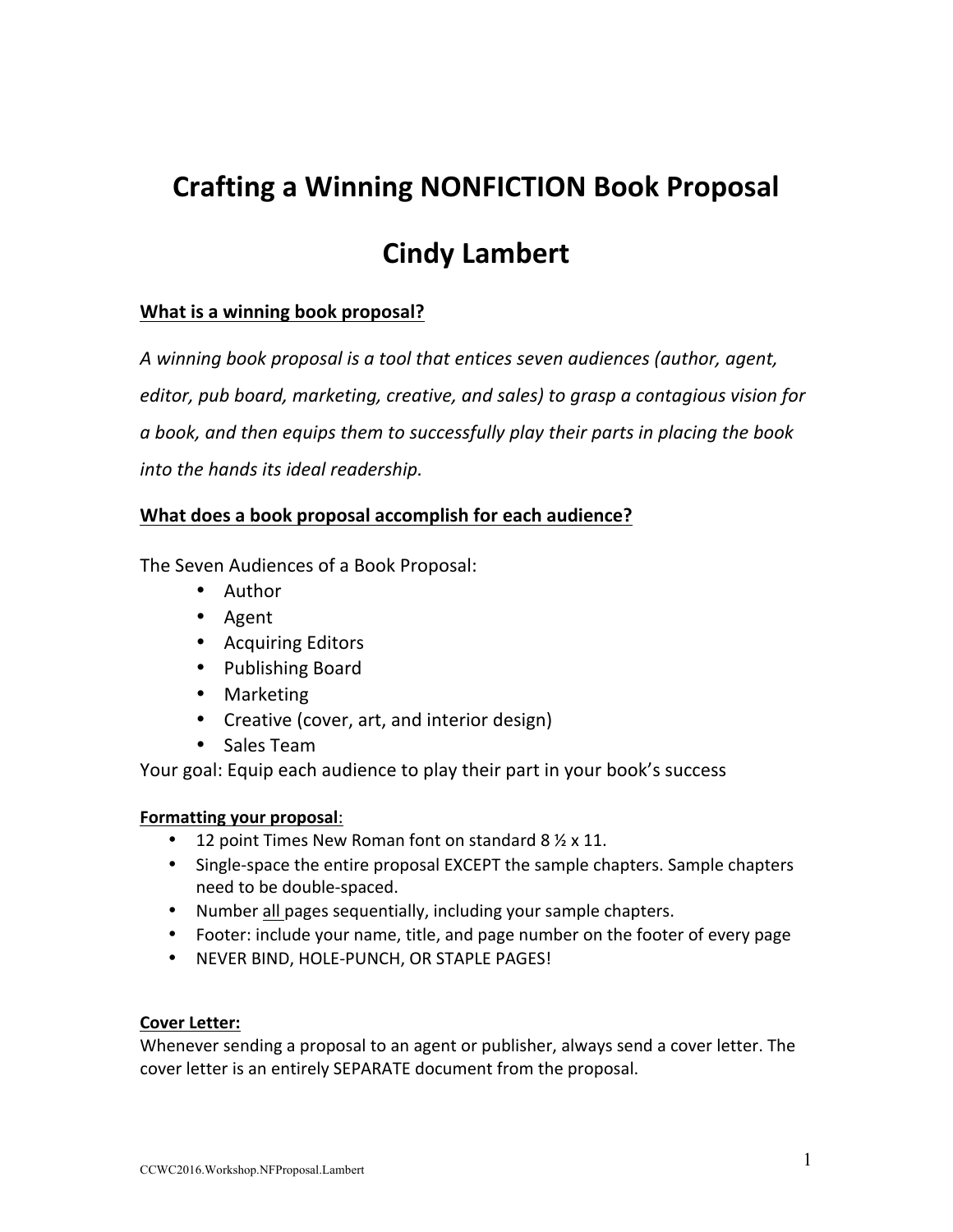#### The 4 C's of a NONFICTION Cover letter: **C**ourteous, **C**ompelling, **C**oncise, **C**ontact

• Be professional and business-like rather than casual or quirky

- Use no more than 2/3 of a page, single-spaced. Include, *at the most*, four brief paragraphs
- Capture immediate interest by asking a question or making a statement that surfaces the need or interest met by the book. Propose that the book will meet that need with an (some effective descriptor --fresh, unique, controversial, thought-provoking, life-changing, surprising, entertaining, hilarious) approach.
- Very briefly, cast a vision for the purpose and core message of the book
- State the uniqueness that sets this book and you, as author, apart from others
- Thank the agent/editor for their time and considerations and offer complete contact information.
- State whether or not this is a multiple submission (meaning that you are sending the same proposal to multiple agents/publishers at that same time).
- If the agent/publisher requires a physical copy of the proposal, include a SASE for response.
- Include all your contact information (physical address, email, phone numbers) on the cover letter as well as on the cover page of the proposal.

#### **Instructions for Using the Template Below:**

The headings on the sample proposal template below cover the critical elements of a thorough proposal. However, some agents and/or publishers may have variations in requirements. Once you have selected the agents/publishers you wish to approach, research each agent's/publisher's requirements, standards and procedures.

NOTE: **Each heading within a book proposal answers a key question.** Feel free to use the headings and format of the template below. Be sure to REMOVE the key question and explanation beneath each header. (These are our explanations *to you.)*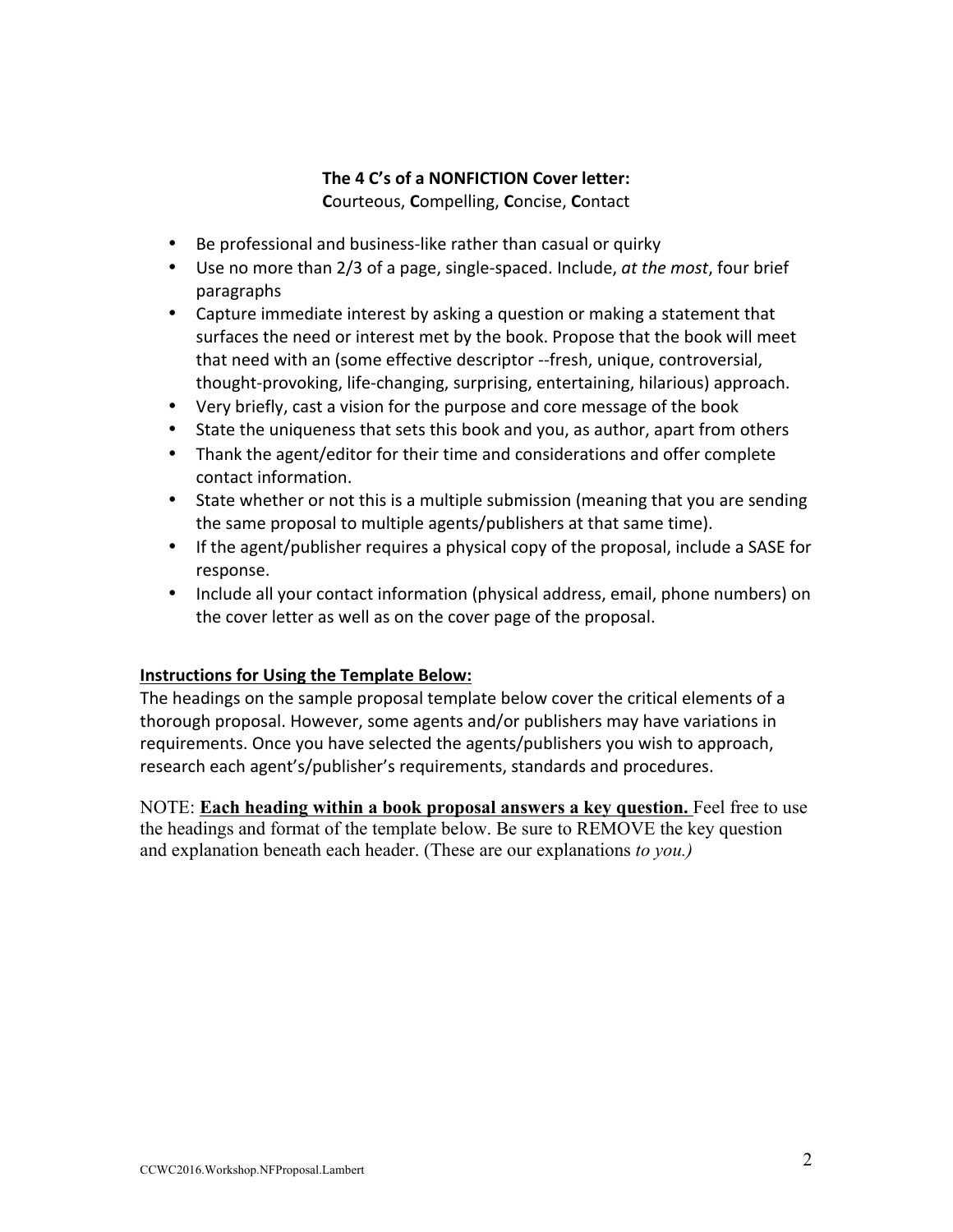# [Sample cover page]

## A Proposal

# **Title** Subtitle

By **Author**

Contact Information: Agent or Author Name Address Address Email Phones: home/office/cell as applicable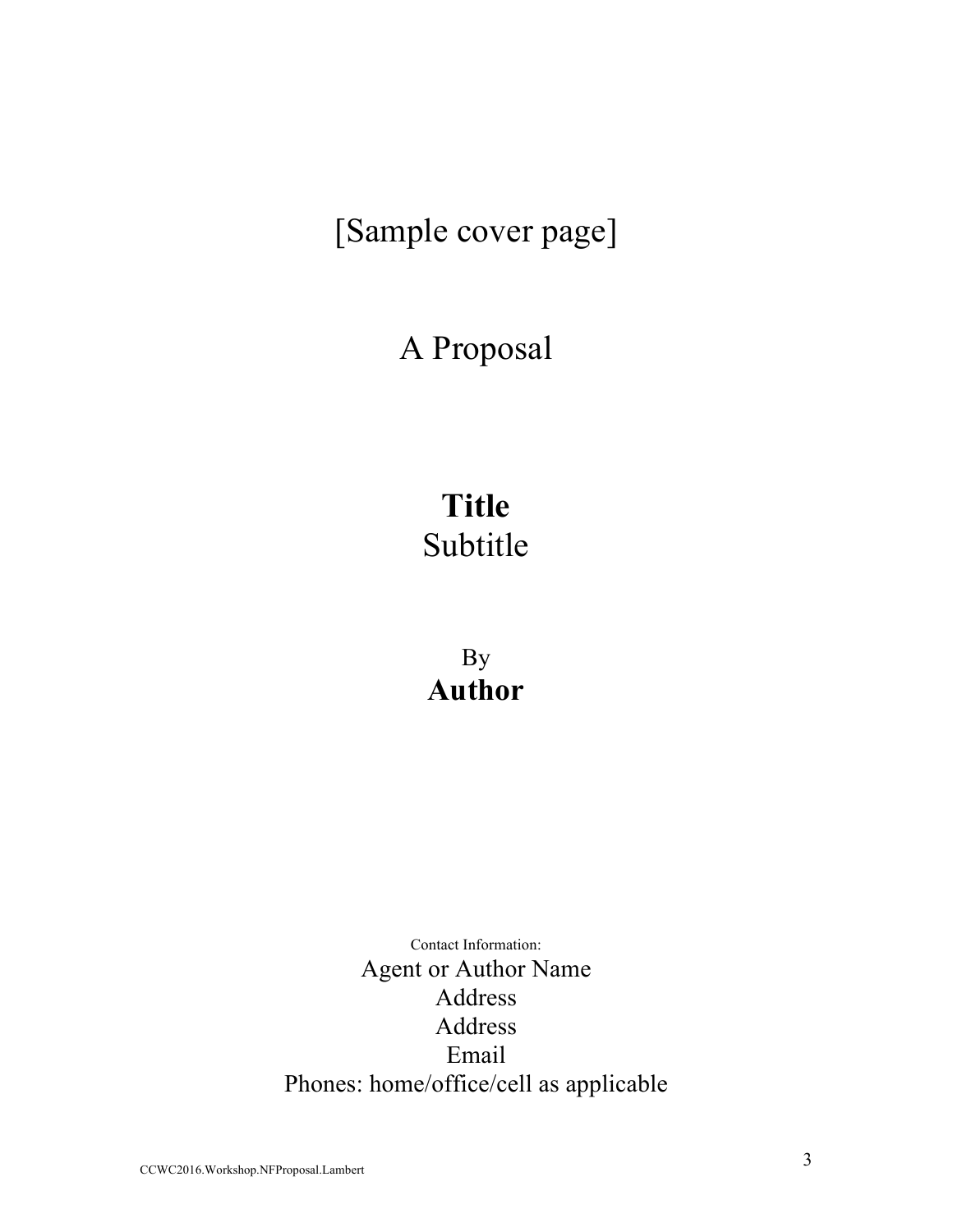#### **Felt Need**

• What is the felt need that would drive someone to read this book? Describe the need met by the core message, in one, or at the most, two sentences. Your description of FELT NEED needs to clearly identify what factors will drive your reader to purchase and read this book.

#### **Purpose of Book**

What will this book accomplish in the life of the reader? Given the felt need you've described above, in one to three sentences describe what impact you intend this book to have on the reader. This is not a description of the book, but the driving purpose that book will accomplish. Keep in mind that some nonfiction books are written to provide instruction, knowledge, and information. Others are written to inspire, motivate, and/or entertain. Some are written to accomplish a combination of those goals. Be as specific as possible.

#### **Genre**

• What genre (category) does this book fall into?

Every book needs to fit into a "shelving" category. If it were shelved in a bookstore, what category would be the best fit? A few examples: Biography, Memoir, Self-help, Devotional, Marriage, Parenting, Relationships, Finance, Counseling, Men, Women, Grief, Christian Living, Spiritual Growth, Humor, Inspirational, Bible Study, Reference, Theology, etc. It is acceptable to list up to two.

#### **Brief Description (One to two sentences)**

• How is this book best described, in one or two sentences?

Imagine yourself a writer for an Internet bookseller or a sales clerk in a bookstore. In one or two sentences, entice a shopper to grasp what this book will do for him or her. This is sometimes called the "pitch" or "elevator speech" and the goal is to present the book in a nutshell.

#### **Overview (approximately 500 words)**

• How is this book best described in about 500 words?

Consider this similar to a catalog description of your book. Give a clear understanding of the book's purpose, contents, features, and uniqueness, expressed in an engaging, dynamic way.

#### **Special Features**

• What features will the book provide for readers to absorb and apply this material to their lives?

Describe all special features of the book such as appendices, indexes, application exercises, reader's group discussion guide, self-tests, art or illustrations, charts, links, glossary, etc.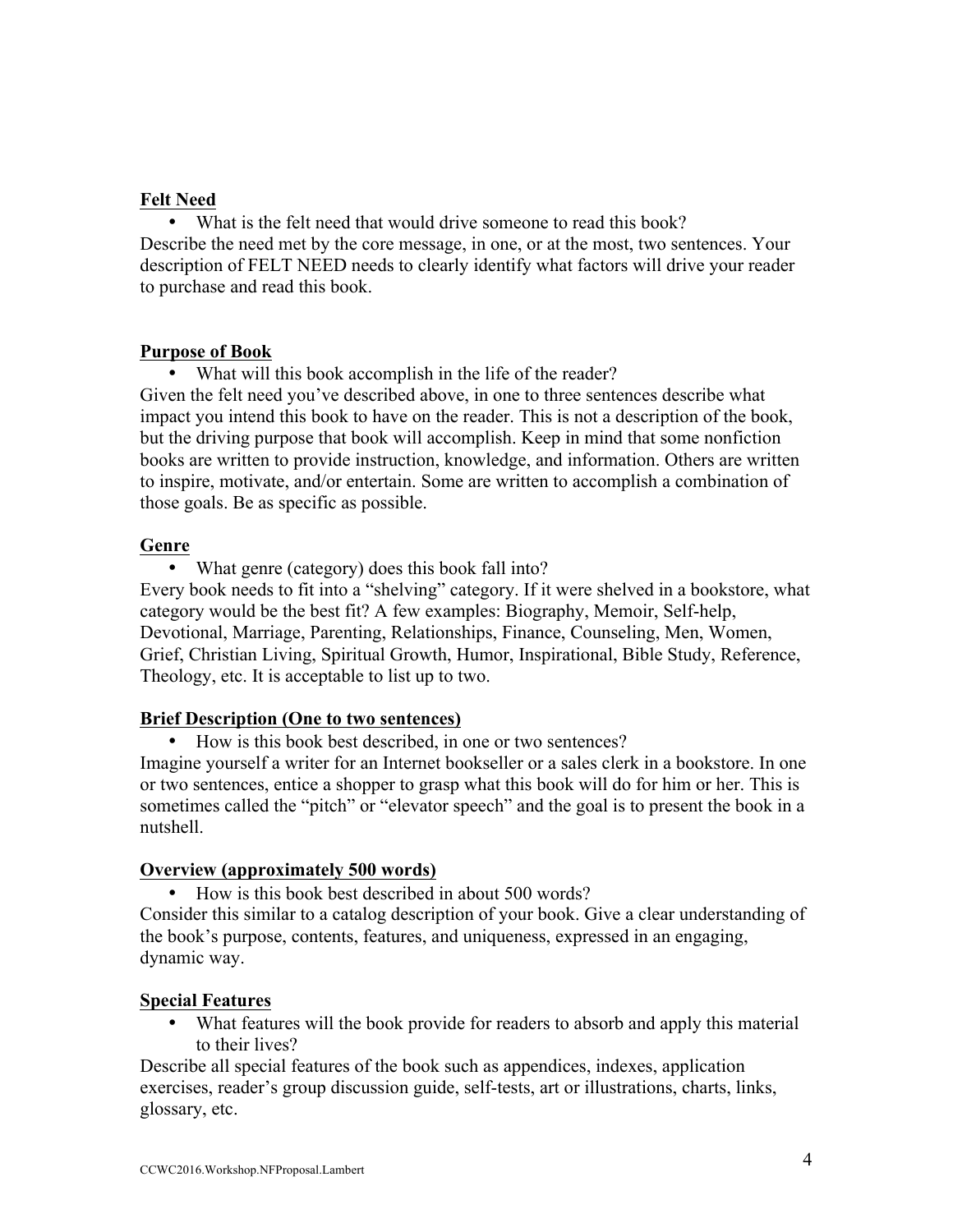#### **Primary Audience**

• Who is the core target audience for this book?

Who is the dead center target reader? Describe your "ideal" reader as specifically as applicable including, as appropriate, the following: age range, generational identity, life stage, gender, marital status, parents, education level, spiritual state (i.e., believer, active Christian, cultural Christian, seeker or spiritually curious, non-Christian), professional or lay status (pastors, leaders, teachers, counselors, professionals), geographic location, specific life needs.

#### **Secondary Audience(s)**

Who, in addition to the target audience, might read or purchase this book? In addition to your core target audience, who might be the next most interested target(s)?

#### **Reader Benefits**

• What specific benefits will the reader experience upon reading this book? Describe, specifically, what this book will accomplish in the lives of readers. This can be in paragraph form or in bullet points.

#### **Author Biography, Brief (one brief paragraph ideal for flap on book jacket)**

Describe your position, brand, expertise, and qualifications. Close with your city and state and family. Example of final sentence: Christina Doe resides in Minneapolis, MN with her husband, two children, and their Saint Bernard, Hugo.

#### **Author Biography (500 words or less, an expanded version of the above)**

Describe your position, brand, expertise, and qualifications. Include education, career, and life experiences that qualify you as one who has earned the right to be heard on this topic.

#### **Author's Writing Experience**

• What previous writing experience does the author have? Include all previously published works, magazines, newsletters, and professional papers. Include complete bibliographic information and sales or distribution numbers for each.

#### **Author's Platform**

What audience reach does this author already have?

Describe your platform (your exposure and interaction with audiences) such as media, speaking, teaching, social media (Facebook, Twitter, blogs, etc.). Include numbers of people touched by each, speaking schedules, past media appearances and contacts, upcoming opportunities, etc.

#### **Unique Author Qualifications**

• Why/how is the author uniquely equipped to write this message?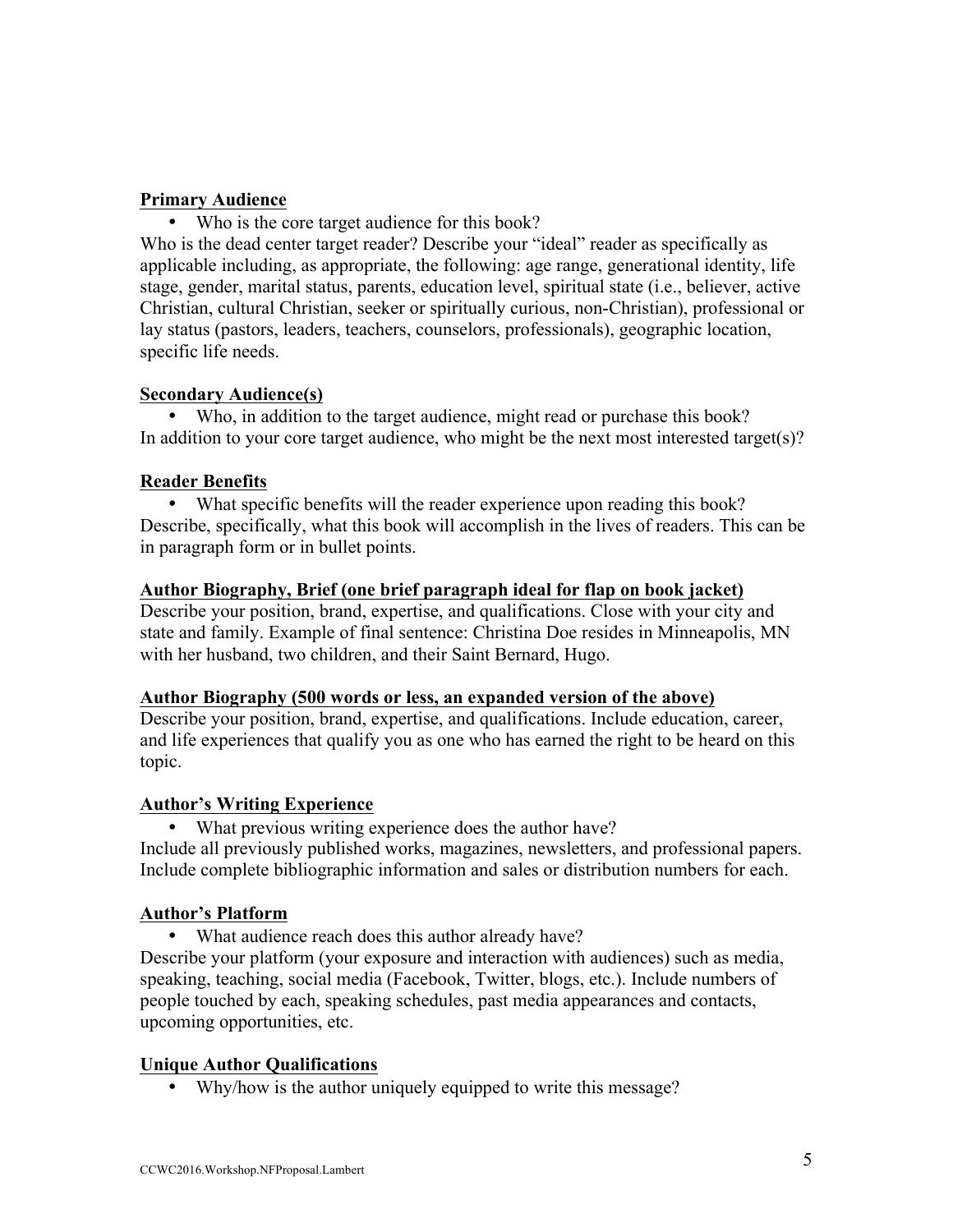Here you may editorialize a bit, explaining, briefly, why or how your experience has qualified you to write on this subject. *For example:* Christina Doe leads executive workshops on time management and has developed her own copyrighted self-assessment curriculum, road-tested for over thirteen years.

#### **Unique Positioning among Competition in the Marketplace**

• What other books have been published to this audience that meet this, or a similar need/interest and how does this book compare?

Describe at least three (preferably five or six) other books in the marketplace that are similar in nature or seek to meet the same need. Then for each, offer a few sentences describing how your book is unique from the competition.

Include statistics and research that help quantify the reading audience or need. For instance, for a book written to women with breast cancer, offer statistics on how many women are diagnosed with breast cancer each year.

#### **Unique Selling Proposition (USP)**

• How is this book unique from every other book?

Here you are putting together the above information in a summary that encompasses the "positioning" of your book.

Complete the following sentence:

*If (insert core target audience) reads (insert title)*

*Then (insert pronoun of target audience) will experience/discover/be… (insert reader benefits)*

*Because (describe HOW the book will accomplish its objectives).*

Example USP of a time management book for women:

*If women who feel overwhelmed by overly demanding lives and impossible to-do lists, read Escaping the Time Trap: 10 Strategies to Bring Balance to the Overwhelmed Woman*

*Then they will discover effective strategies to prioritize their lives and successfully balance the conflicting demands on their time,*

*Because they will have been led through self-tests to discover their unique time traps and learned proven and tested techniques to bring balance into their lives.*

#### **Potential endorsers**

• What endorsers are likely to recommend this book to their own readers and followers?

List potential endorsers in approximate order of the breadth of their influence as far as you know. If you already have relationships or connections with some well-known endorsers, list those first and include comments about your connection. Also, if you already have endorsements, include those here.